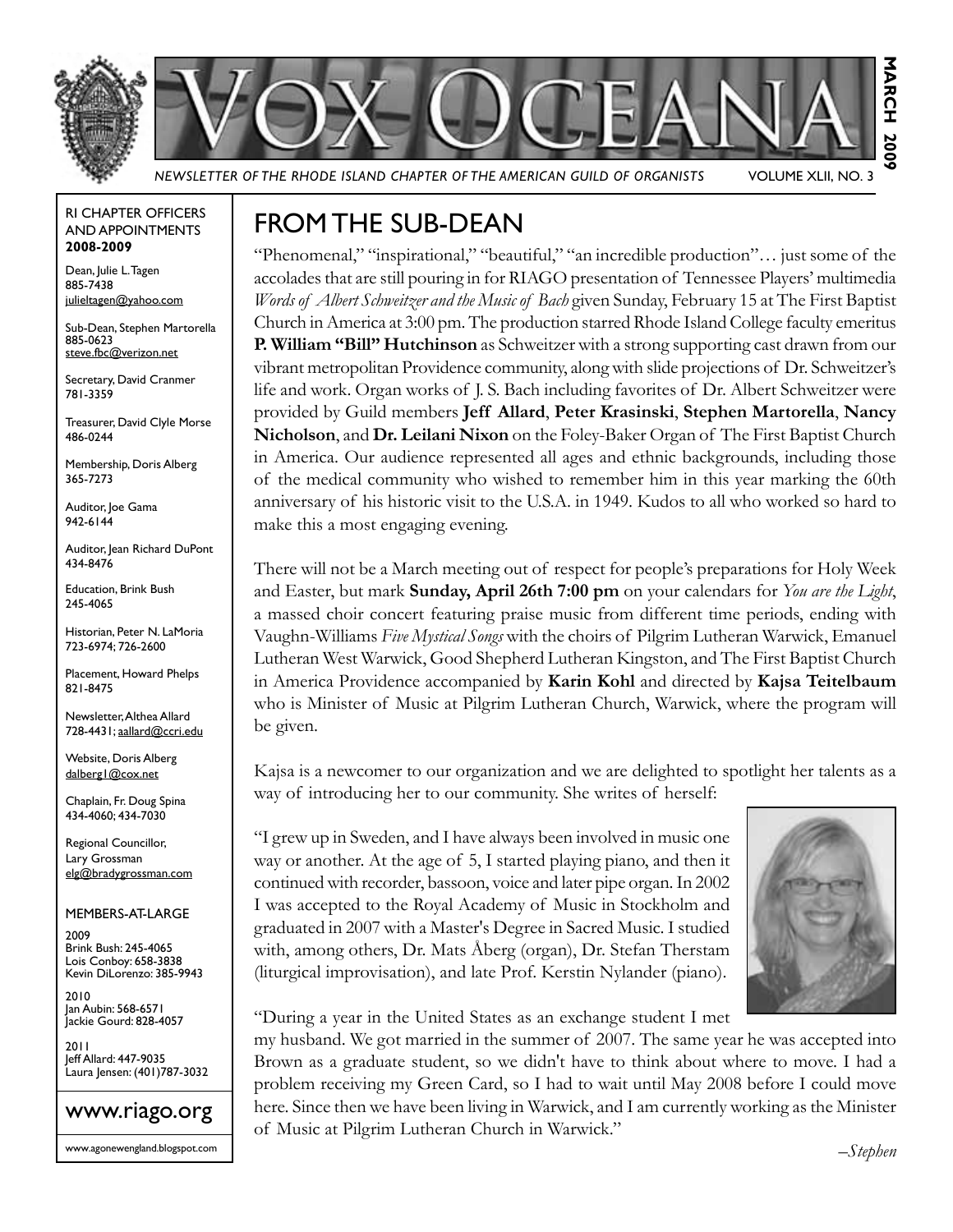# **EVENTS**

#### **Sunday, March 3, 3:00 pm:**

*The 22nd Frank Crandall Memorial Organ Recital* will feature organist, **Jeff Allard** and baritone, **Jason Linden** at Peace Dale Congregational Church. 261 Columbia Street, Peace Dale, RI. Reception to follow.

#### **Sunday, March 8, 4:00 pm:**

Music at St. Paul's presents *Music for Reflection* with **Annie Laver**, organist, playing music of Sweelinck, Bach, Persechetti and Mendelssohn on the Stuart mechanical-action organ. St. Paul's Church, 55 Main Street, Wickford. Admission is free; reception to follow. 401-294-4357

### **Saturday, March 14, 3:00 pm:**

Newport Baroque presents *Music for Recorder and Basso Continuo* in which French recorder virtuoso **Héloïse Degrugillier** joins **Audrey** and **Paul Cienniwa**, basso continuo at the Redwood Library and Athenæum, 50 Bellevue Avenue, Newport. Free and open to the public; donations accepted to benefit Newport Baroque. Handicapped accessible. 401-855-3096; www. newportbaroque.org.

#### **Saturday, April 4, 2:00 pm:**

Newport Baroque presents *A Royal Tea and Recital*  featuring soprano soloists **Christine Teeters** and **Rebecca Teeters** at the Hotel Viking, 1 Bellevue Avenue, Newport. \$45 general admission (to benefit Newport Baroque) includes Royal Tea (freshly-made tea sandwiches, assorted scones served with Lemon Curd, assorted Tea Breads, Truffles and Petit Fours, Champagne or Kir Royale). Handicapped accessible. for tickets: www.newportbaroque.org or ArtTix 401-621- 6123. Discount for groups of six or more; call Newport Baroque: 401-855-3096. Reservations requested by March 26.

### **Sunday, April 26, 4:00 pm:**

*Music of Broadway--mostly*: **Phillip Martorella**, pianist and organist, with members and friends of the First Evangelical Lutheran Church, 118 Division Street, East Greenwich. Tickets: Adults/\$10; Family/\$20; Children under 10/\$5. 401 884-5572. www.firstlutheraneg.org.

# Music of Rhode Island

The Rhode Island Pipes CD features Rhode Island organists playing noteworthy Rhode Island instruments. Only \$18.50! See performer and venue details online at www.riago.org. Contact Julie Tagen to order.

# "No Man is an Island"

Thomas Merton, Trappist monk, expanded upon this phrase from John Donne's Meditation XVII. He used it to characterize the interdependence we all have with one another. If you haven't read them yet, make the time to read John Donne's essay and Thomas Merton's book, *No Man is an Island*.

As the AGO District Convener for Massachusetts, I have had the opportunity to visit about half of the chapters in the state so far this year. Their programs have been well-planned and delivered in a professional manner. They have been worthwhile educational endeavors. Yet none were oversubscribed.

We all have excuses. After all, we are busy people and we have been to these sessions before. Yet, we do not know it all. We can take something away from having attended a meeting. More importantly, what do we contribute to the meeting for others to take away? Participation is a two-way street. We receive and we give.

So, in the New Year let us strive to do more for ourselves and for others. Let's participate more in our local chapter events. And let's make plans to attend the Regional Convention in Boston with members of Regions I and II.

Robert J. Browne, Ed. D., District Convener for Massachusetts

# Member Matters

Welcome to new member **Andrew P. Howell**, 18 North Woody Hill Rd, Bradford, RI 02808. 401-864-8066, organist and choirmaster at St. James Episcopal Church, New London.

New Address for **Jan Aubin**: 391 High Street, Cumberland, RI 02864; Phone: 401 721-5318

Add to Directory:

**Robert Currier**, 7 Hall Ave. Newport, RI 02840 and **Christopher Souza**, 41 Truman Street, Johnston, RI 02919; 231-5374; csorgan15@aol.com.

Congratulations to **Michael Simeone**, newly appointed organist at Francis de Sales, North Kingston.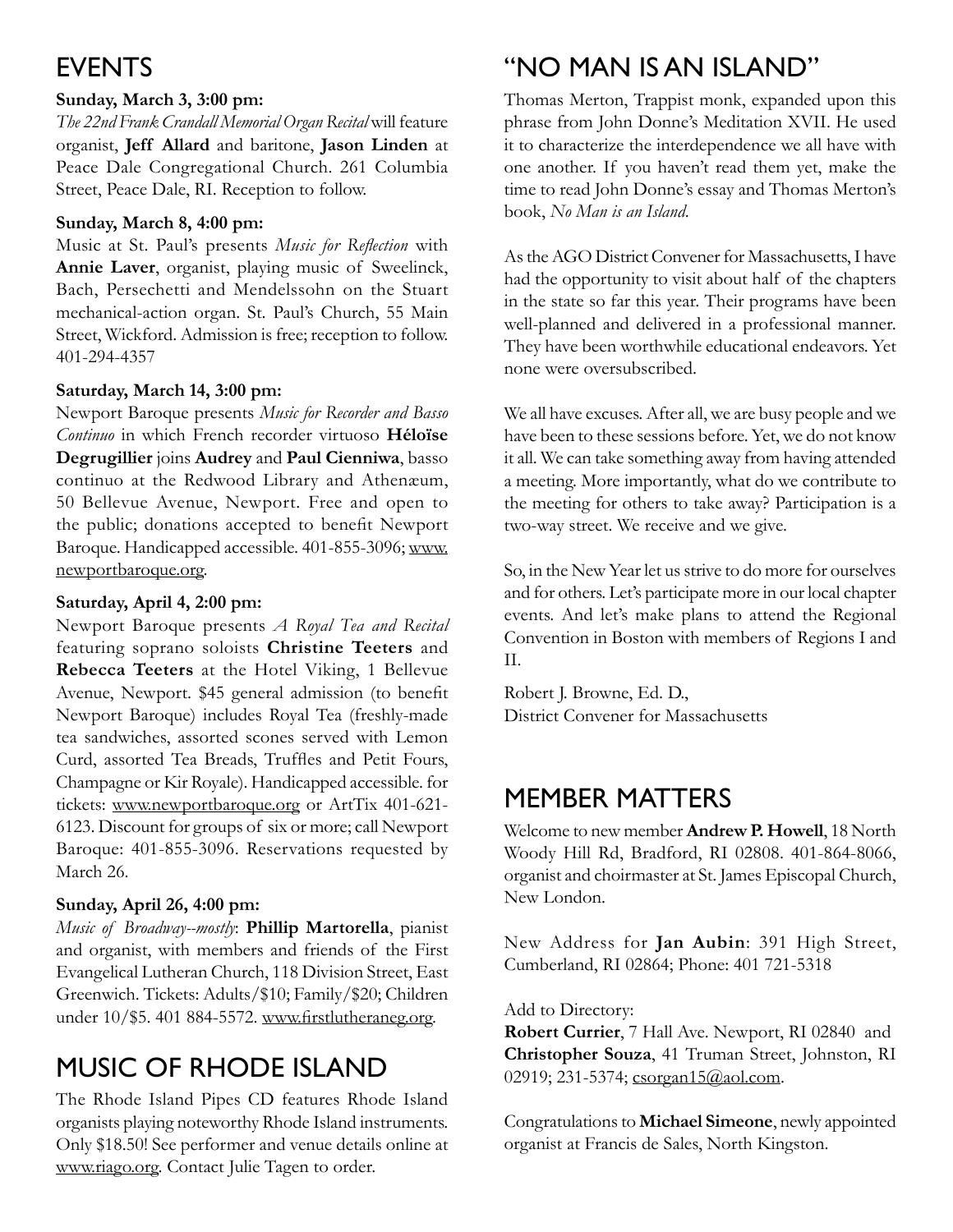# PLACEMENT LISTING

All job seekers are encouraged to speak with the previous organist prior to accepting a long-term engagement.

Church of Christ the King (RC) 12/08 130 Legris Avenue, West Warwick, RI 02893 Rev. John Codega: 401-821-9228 Organist \$300/week

Lutheran Church of the Good Shepherd (ELCA) 1/09 383 Old North Road, Kingston, RI 02881 Rev. Juliet Bongfeldt: 401-789-7776; 401-295-8638

Organist/Pianist \$125-175/service Moeller 2 Man. Pipe/Digital

*Contact Howard Phelps (821-8475) for more information.*



**A**

**2**

**0**

**CELEBRATING 25 YEARS** A radio program for the king

**M** program of live and lively performances - Tagen, Julie: 401-885-7438 (weddings, funerals) from Wisconsin, Minnesota, Ohio, North Yoreo, Dorothy: 401-246-1223 (all) **#0909 - In Concert -** organists and their music are everywhere around us, as this program of live and lively performances - Carolina, Pennsylvania and Connecticut demonstrates.

**R C H #0910 - March On! -** from Gounod to Gershwin, we offer a collection of melodious, mobile music guaranteed to keep you on your toes.

**#0911 - Surprise Bachs! -** in recently discovered scores, unusual arrangements, or pieces forgotten in dark corners, the genius of Johann Sebastian Bach always delights (b.  $3/21/1685$ ).

**0 9 #0912 - Organ Plus -** the King of Instruments speaks clearly, whether in consort with a single additional instrument, or roaring in chorus with a full symphony orchestra.

> **#0913 - From Palms to Passiontide**  musical portraits of the progressive pomp and impending peril that comprise the dramatic narration of Holy Week.

From American Public Media, *Pipedreams®* is public radio's weekly program dedicated to the artistry of the pipe organ. Host Michael Barone's celebration of the "king of instruments" is heard on stations nationwide. Visit www.pipedreams. org to locate a broadcast station in your area.

```
Spread the Word. Promote the Show. Support Public Radio.
```
# Substitute Listings

Report any changes to Howard Phelps

#### Available Sundays

Clarke, Margaret: 401-726-4128 (all) Gage, Christopher: 401-632-1863 (all) Larkin, Brian: 401-272-8318 (all) Lide, Mary Jane: 401-714-0011 (all) Norton-Jackson, Diana: 401-783-0402 (no RC/weddings, \$150 min.) Phelps, Howard: 401-821-8475 (no RC) Westhaver, Verna: 401-683-2636 (all, interim)

#### Not Available Sundays

Allard, Jeff: 401-447-9035 (funerals) Boucher, Paul: 401-837-4802 (weddings, funerals, including RC) Bush, Brink: 401-245-4065 (weddings, funerals) Cienniwa, Paul: 508-676-8483 (\$150 min) Conboy, Lois: 401-658-3838 Hart, Kathy: 401-837-8873 (weddings, funerals, accompanist) Johnson, Mark D.: 401-996-9796 (no weddings; \$150 funerals) Martorella, Philip: 401-885-3431 (weddings, funerals) Morse, David: 401-486-0244 (no Sunday AM) Nicholson, Nancy: 401-521-9097 (no Sunday AM) Nolan, Robert: 401-884-7172 (weddings, funerals, non-Sun. services) Rankin, Jane B.: 401-884-0669 (funerals) Sobaje, Martha: 401-823-8024 (weddings, funerals, no RC)

# A Request

To get AGO news as soon as it is available, you are urged to provide your email address to National by sending an email to Tom Healey (thealey@agohq.org), the administrative assistant at AGO headquarters, asking to add your email address to the database records. As with all personal information collected by the Guild, AGO will never sell or distribute your email addresses to any organization or individual. Your contact information will be used only for official Guild business.

#### **SUBMISSIONS**

Deadline: 20th of each month

- Submissions: Send Word or Text files to aallard@ccri.edu or to Althea Allard, 166 Suffolk Ave., Pawtucket, RI 02861.
- Advertising: Word doc, PDF (print ready), JPG (high resolution), TIFF, or EPS. All files should be grayscale at 300 dpi resolution. Email to celalla@cox.net.

### Advertising Rates

- 1/4-page ad (3.5"W x 5"H): \$18
- 1/8-page ad (3.5"W x 2.5"H): \$10
- Flyers you provide (for RIAGO members): \$10
- Make checks out to RIAGO and mail to Althea Allard by the 20th.